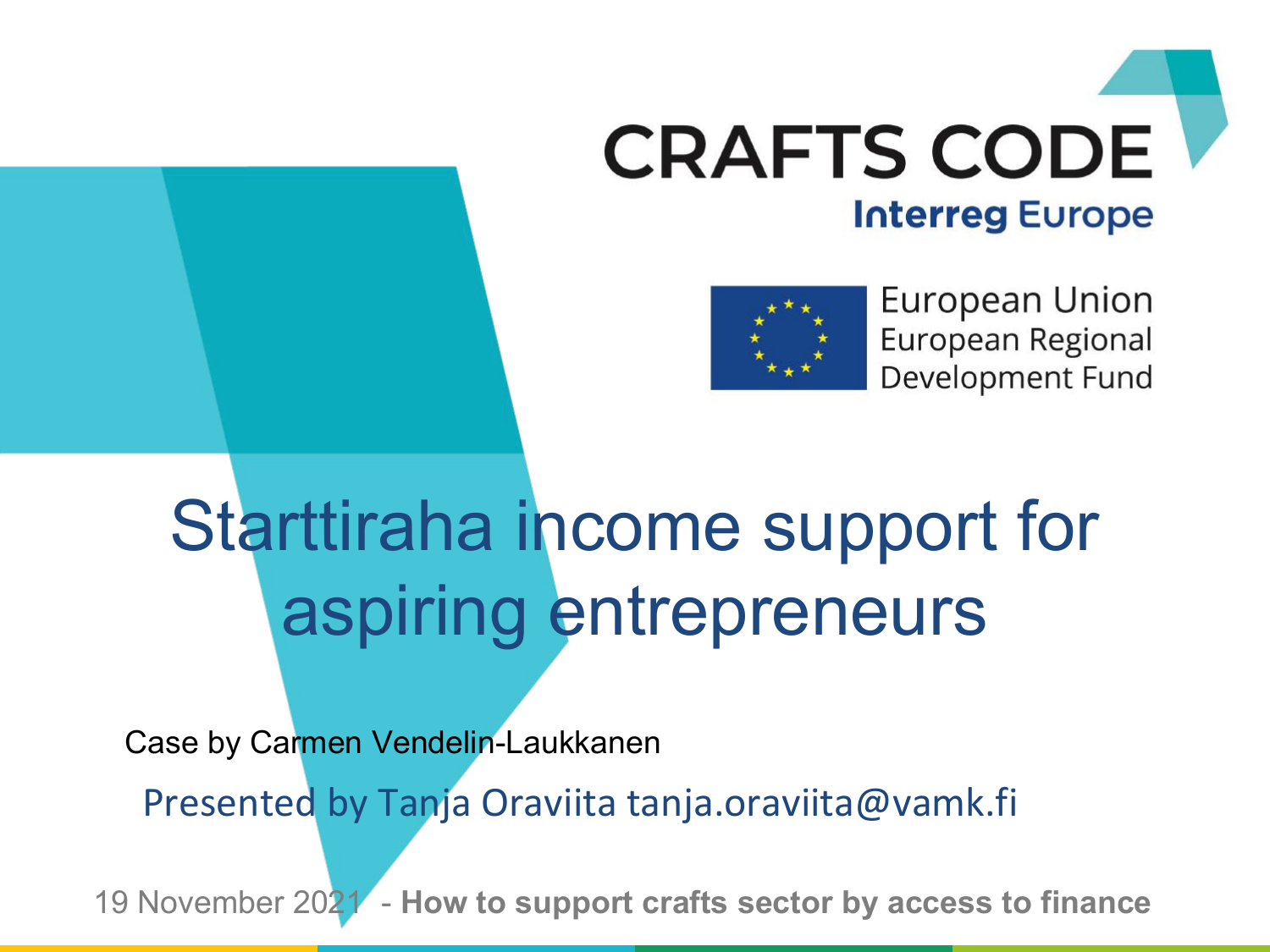



#### **Starttiraha**

**Starttiraha provides an entrepreneur a secure income for up to 12 months while getting a business up and running.**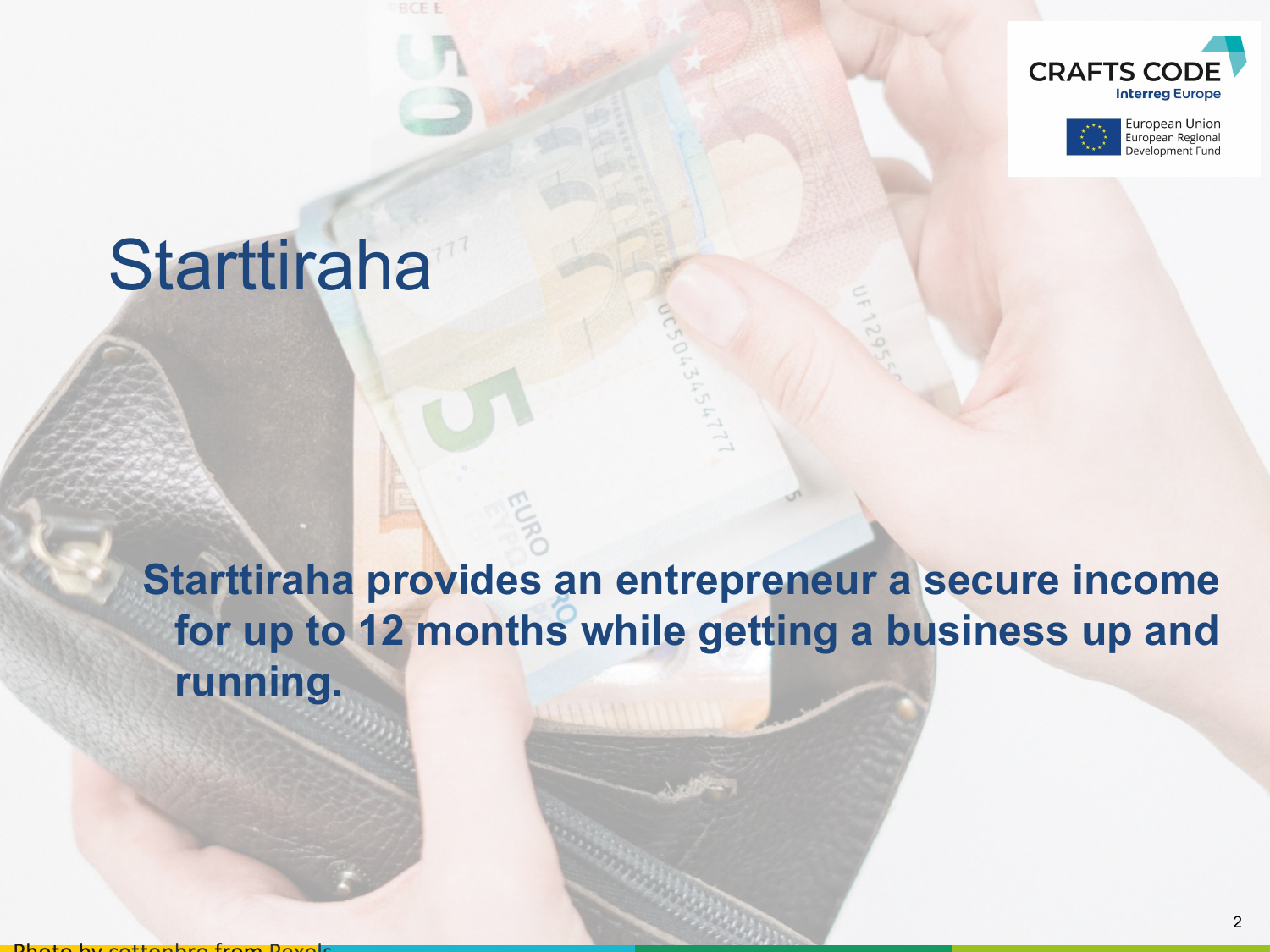

European Union European Regional Development Func

## What issue does this practice address?

- Self-employment has grown over the last decade but entrepreneurship has remained stable.
- Starttiraha encourages new businesses and promotes employment.
- This grant provides an entrepreneur a secure income for up to 12 months while getting a business up and running.
- Due to the coronavirus pandemic, the maximum duration for Starttiraha income support grant was temporarily extended to 18 months.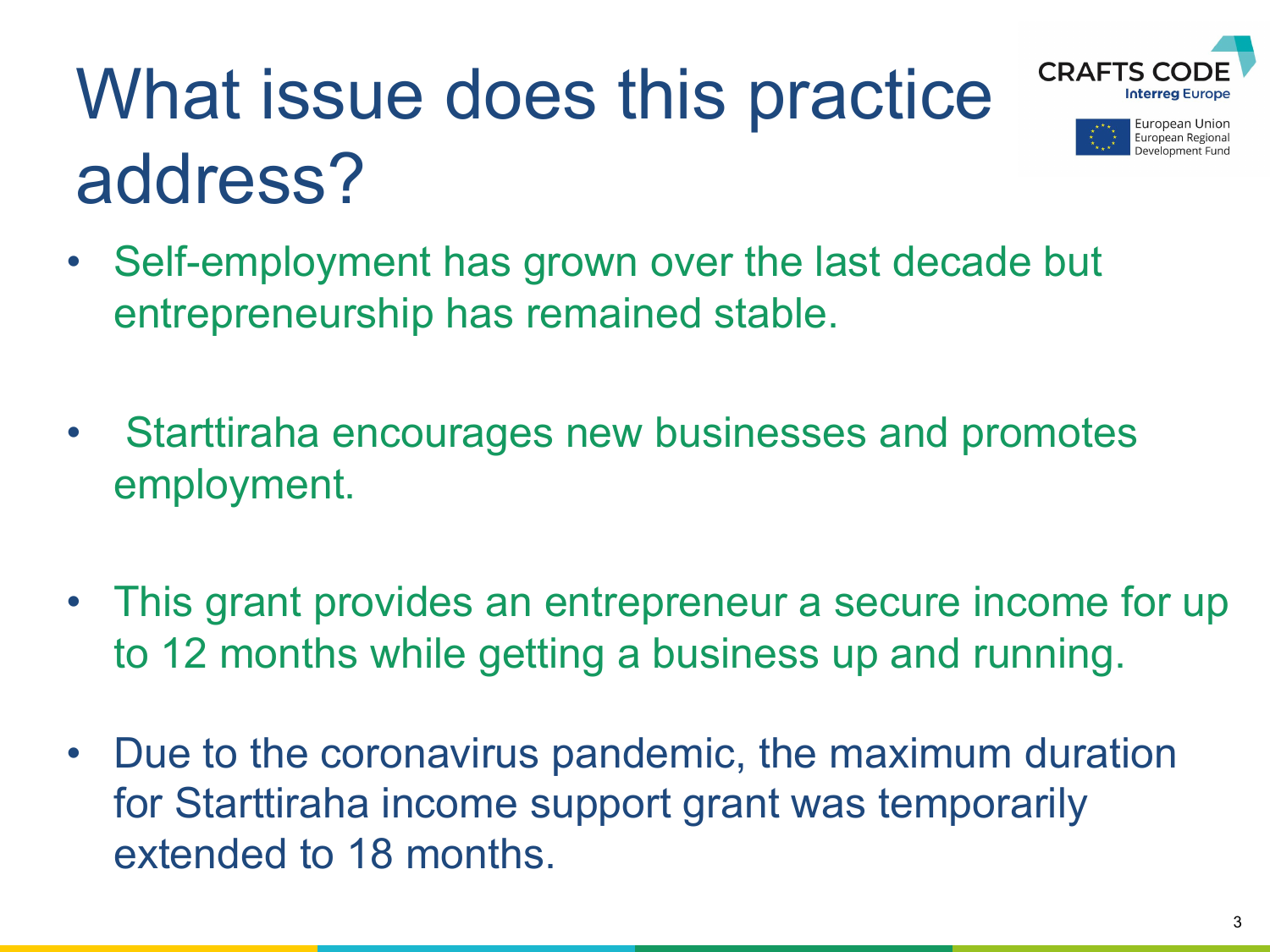

European Union European Regional Development Fund

#### Preconditions for receiving the grant include:

- being a full-time entrepreneur
- having adequate capabilities for the intended business
- having potential for continued profitable operation
- the grant is necessary for the entrepreneur's survival
- the business is only started after the grant has been awarded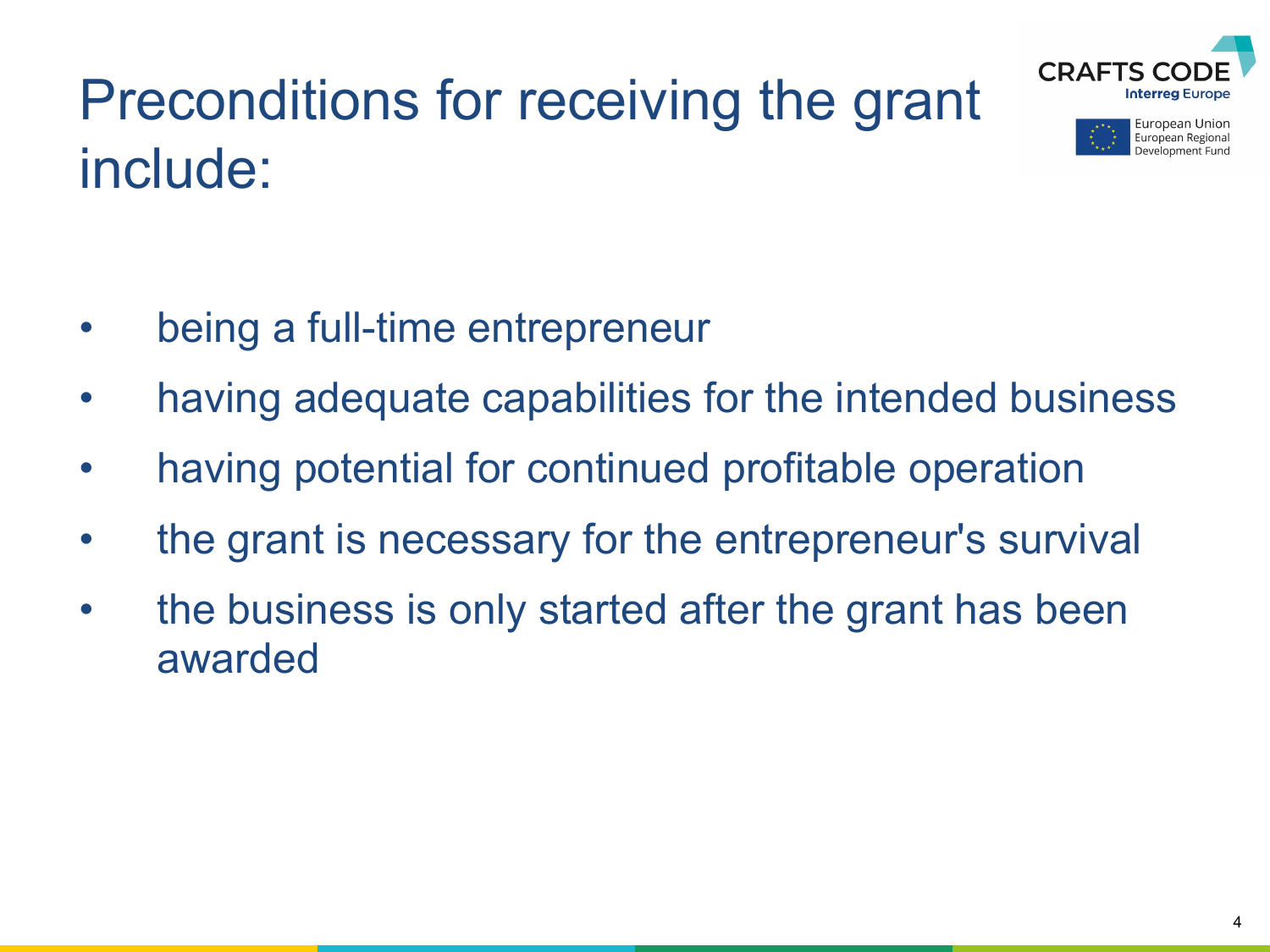## Opportunities for creative sector work:





Because this program focusses on individuals, it can provide support for individual crafters and artisans who have few funding opportunities in Finland.

That the practice currently only supports full-time entrepreneurship is a limitation for craftspeople who may need to also work at a job to supplement their income.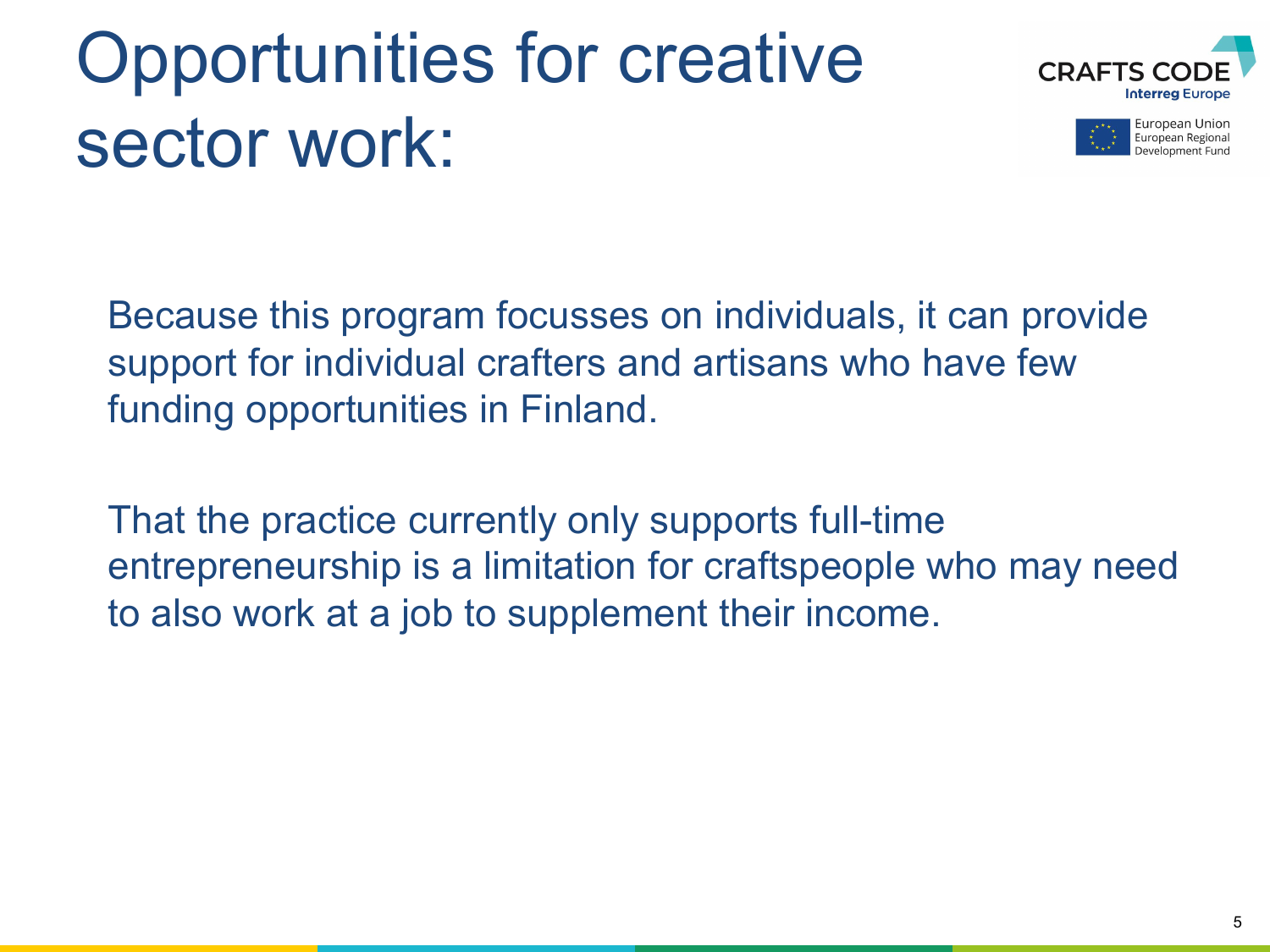

vmpäristökeskus





#### Application process Elinkeino-, liikenne- ja

- Individuals first contact Enterprise Finland where they are offered guidance in applying for the grant and developing their business.
- TE Offices, ELY Centres and other organizations offer free training to assist individuals who wish to become entrepreneurs.
- Starttiraha is granted by the TE Office, or municipalities that have pilot employment programs, once the enterprise if judged a suitable option for the applicant to employ him/herself.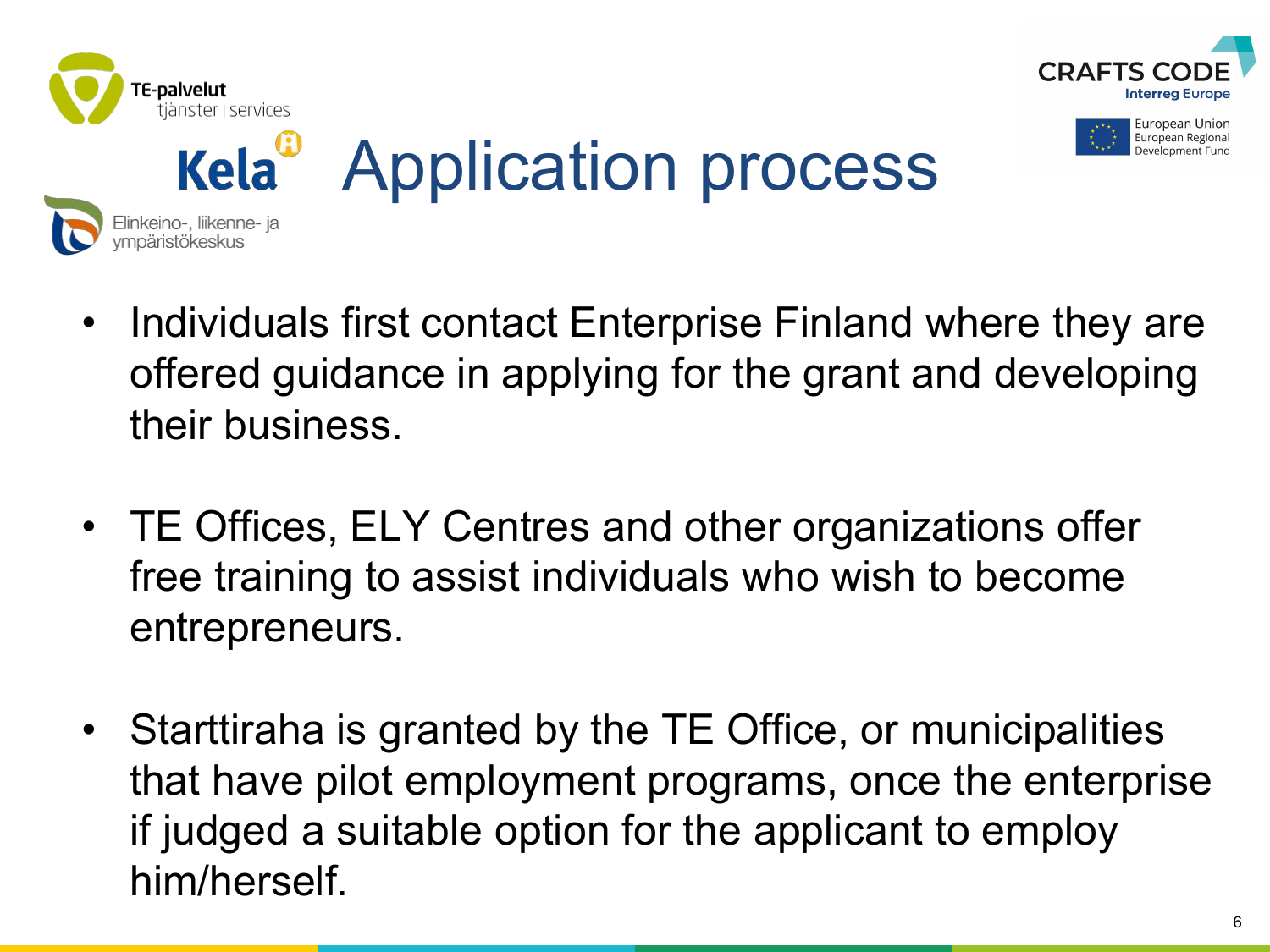*maximum duration of starttiraha has been temporarily extended from 12 months to 18 for entrepreneurs who started in 2020 if there is a legitimate reason due to the Coronavirus epidemic. Self-employed people starting in 2021 do not have the possibility of an extended starttiraha period.*



https://www.te-palvelut.fi/tyonantajalle/yrittajalle/aloittavan-yrittajan-palvelut/starttiraha <sup>7</sup>



European Union European Regional Development Fund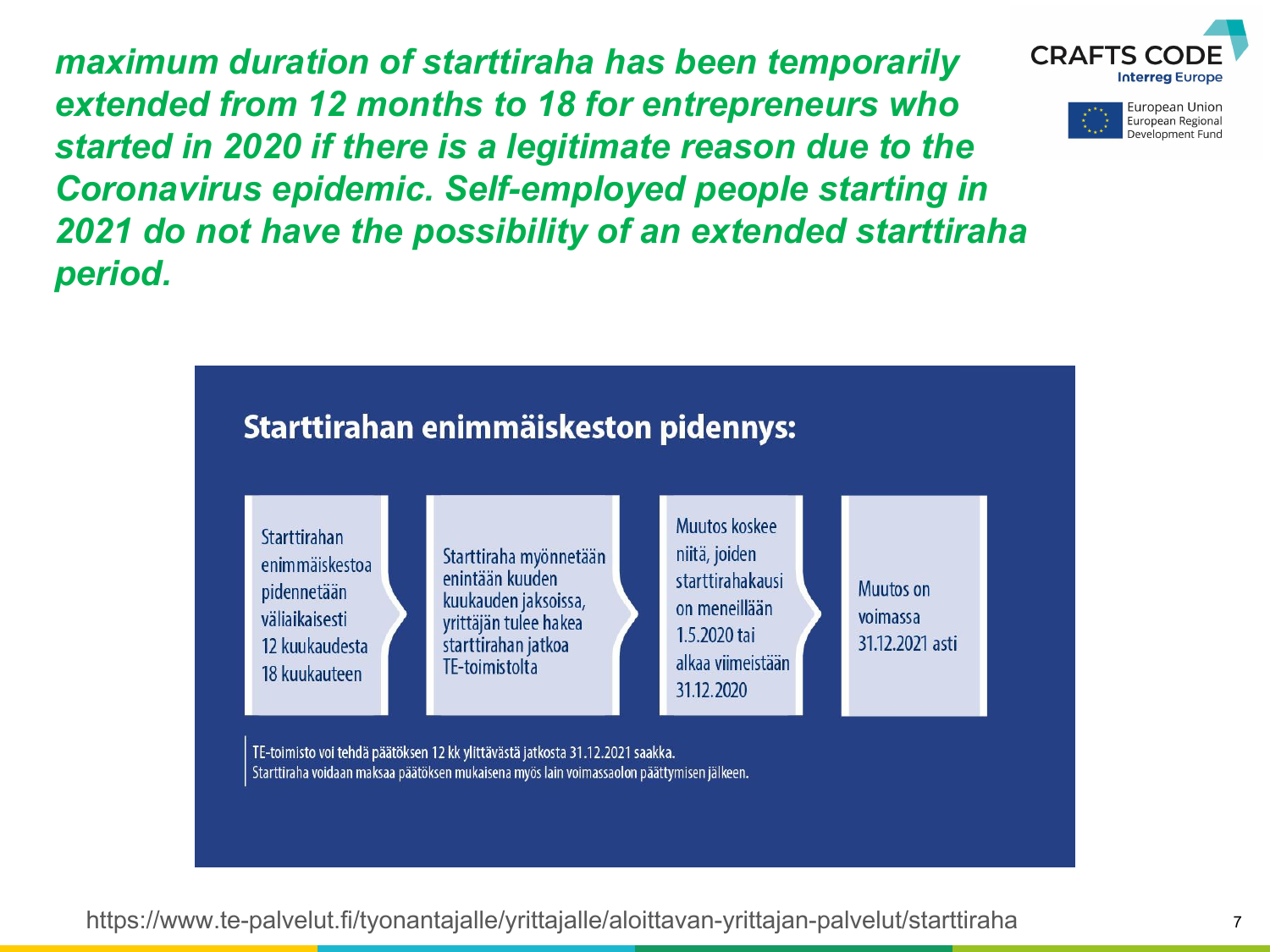#### **Challenges**





- New business ventures entail many risks
- Crafts companies have few funding opportunities
- Satisfaction with application and payment processes has grown, but more harmonized practices are needed
- Need options to combine entrepreneurship and paid work and the 24% who run a business part-time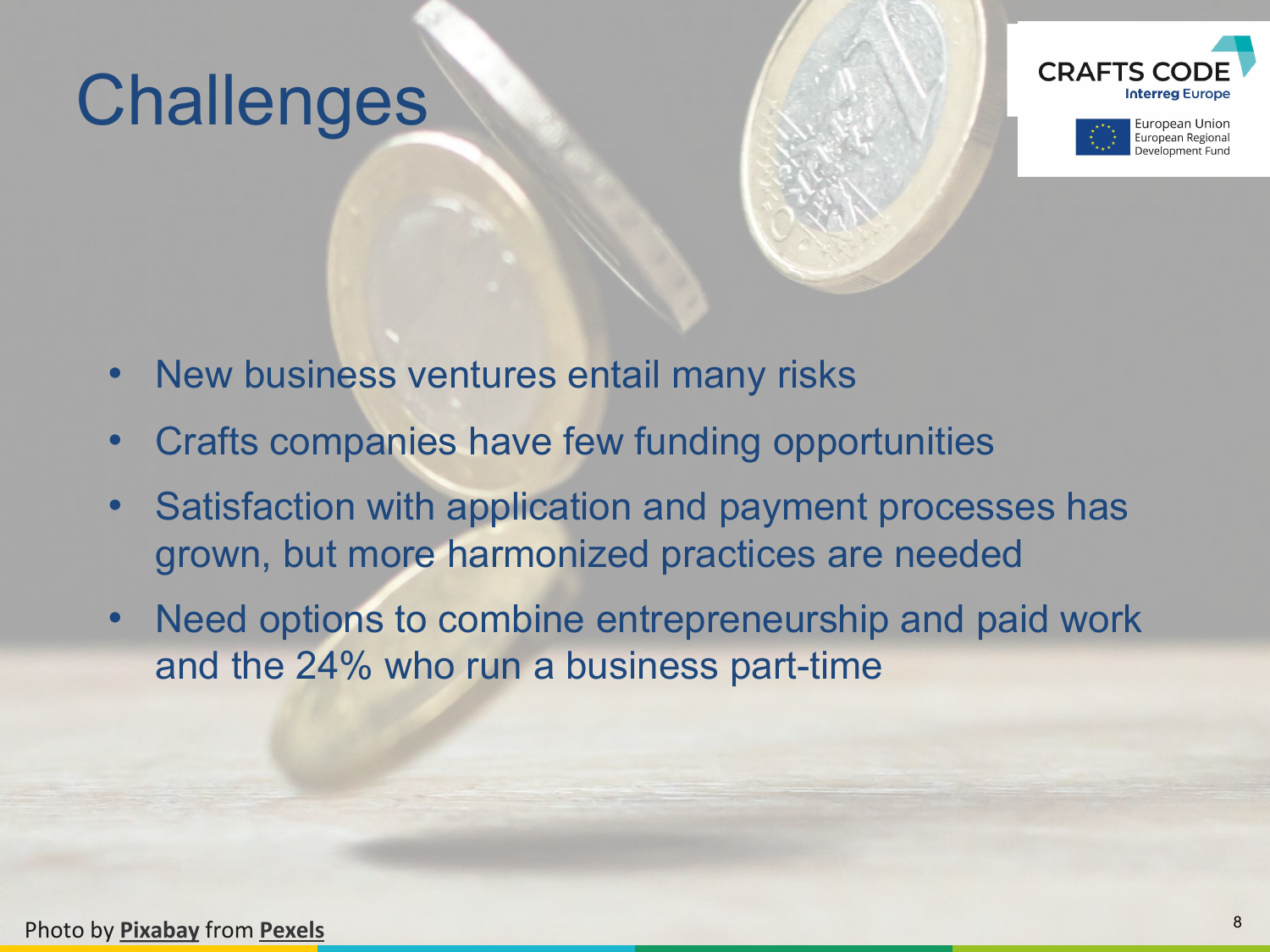#### Resources expended:





- For each individual entrepreneur, EUR 33.78 a day x 5 days per week (~700€/month) for up to 12 months, and currently extended to 18 months during the Coronavirus pandemic.
- Public services from several agencies extended to assist entrepreneurs in starting their businesses.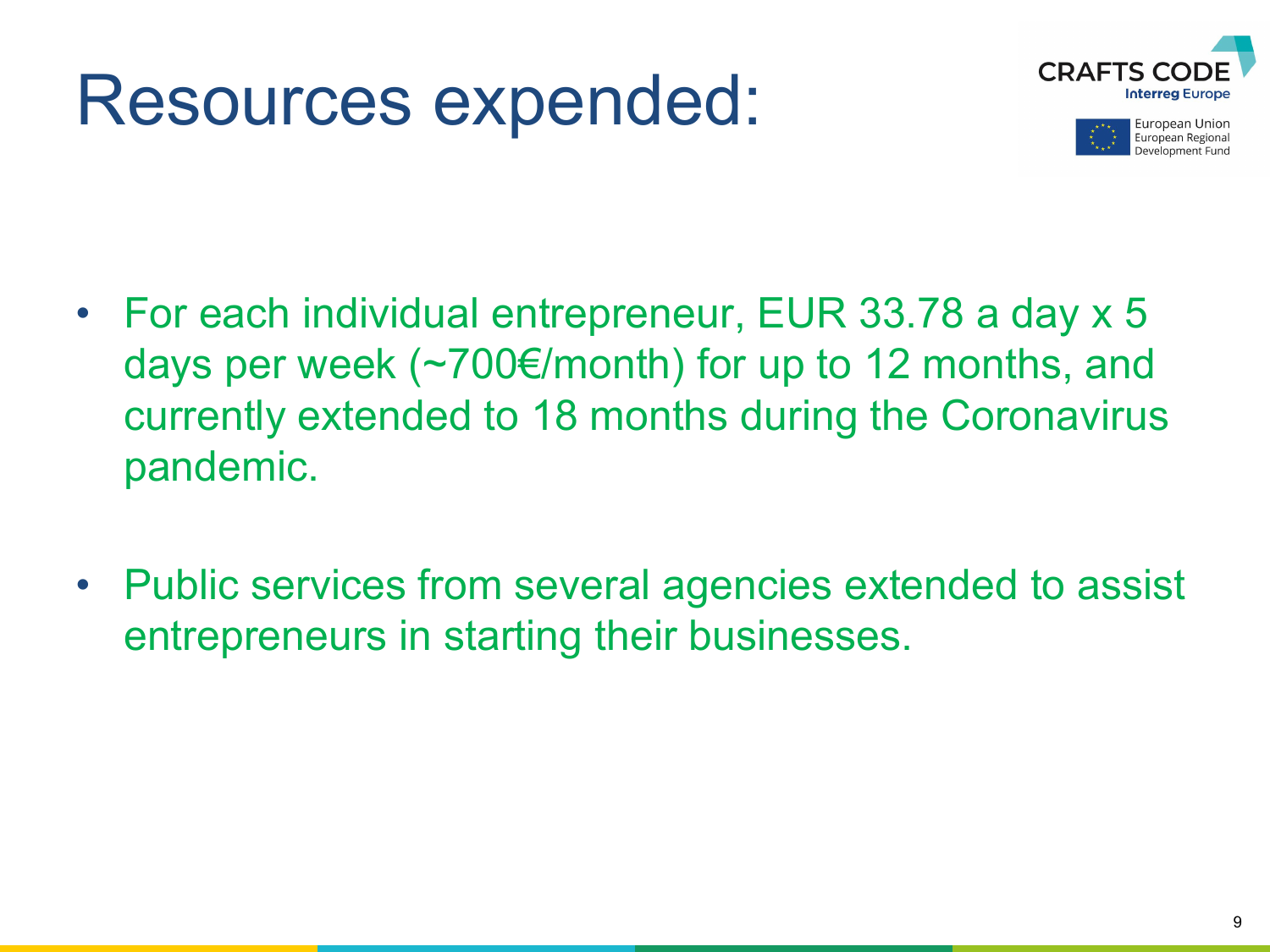#### Evidence of Success:





- Starttiraha income support grants back the development of new entrepreneurs and businesses as they provide a small basic income whilst developing and running a company during its first year of activity. This is especially beneficial for small companies.
- Customer Information System (URA) of the Employment and Economic Development Offices: 2011-2018, Starttiraha was granted to 35,516 people. Total amount of funding granted was EUR 223 million; the average funding per beneficiary was  $\sim$ EUR 6 290.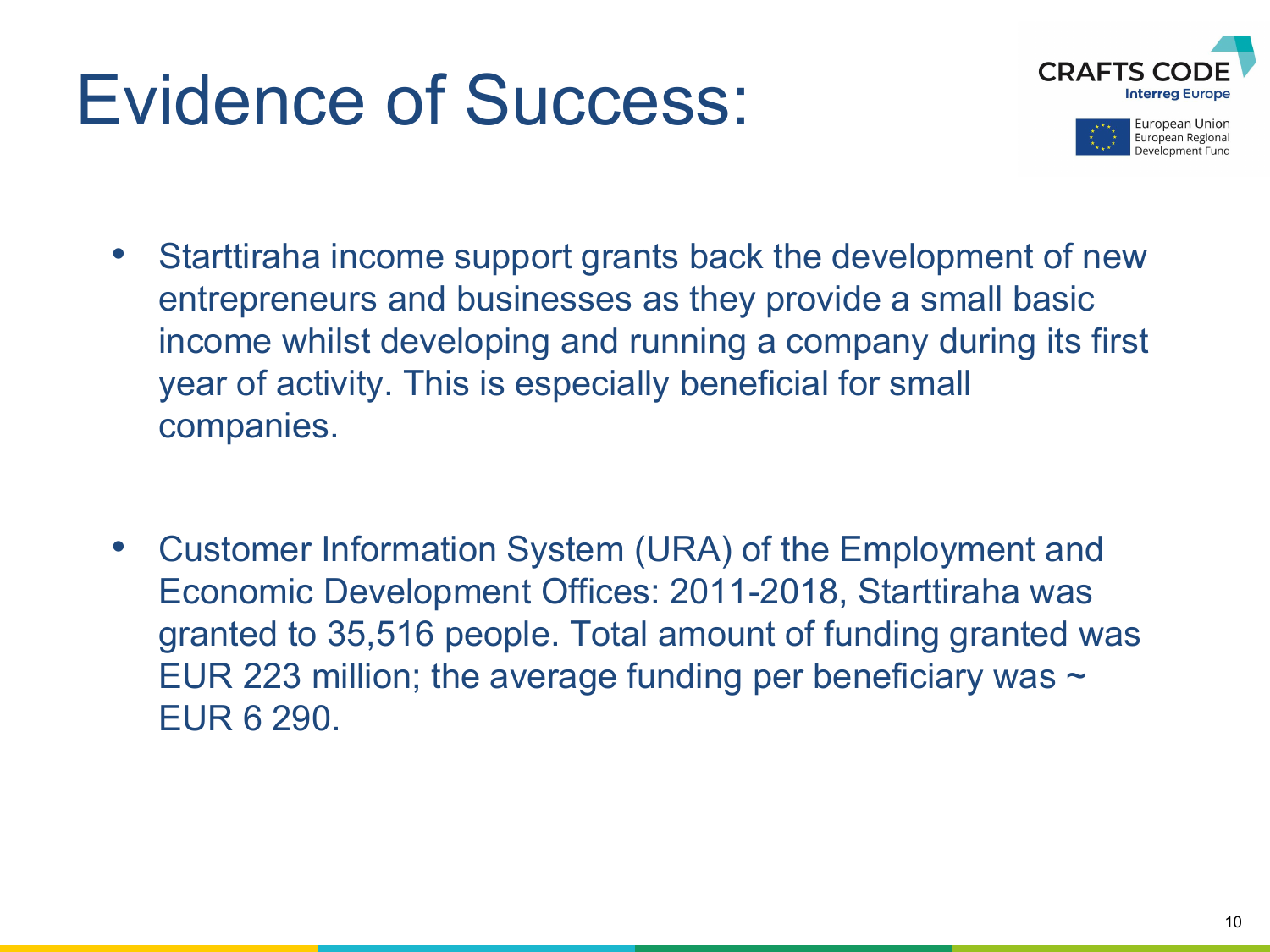#### 11

#### **Stakeholders**

- TE-Services (public employment agency)
- Municipalities
- Enterprise Finland
- ELY Centres (economic development)
- Ministry of Economic Affairs and Employment

#### **Beneficiaries**

- unemployed jobseekers
- those setting up as a full-time entrepreneur after a period in paid employment, education or domestic work
- part-time entrepreneurs planning to become full-time entrepreneurs
- And more indirectly, light entrepreneurship services companies, potential customers clients of the new businesses and local economies



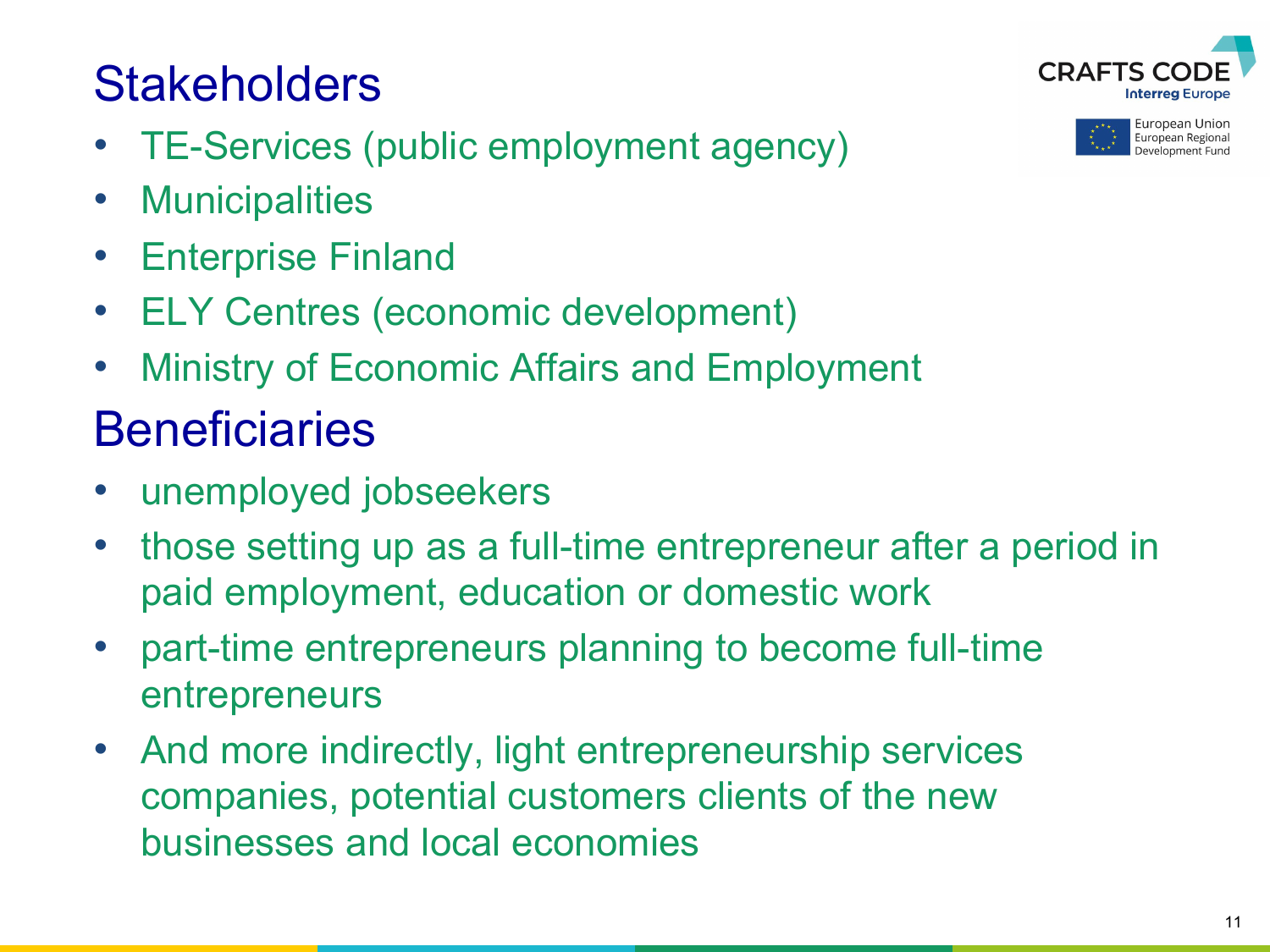## Transferability of the practice





- Requires combined skills and resources of a number of agencies and organizations that support and cultivate individual entrepreneurs.
- Focuses on individuals rather than partnerships or LLCs, etc.
- The money the individual receives is aligned with the basic income unemployment payment in Finland. Other countries may need to use other funding sources and models.